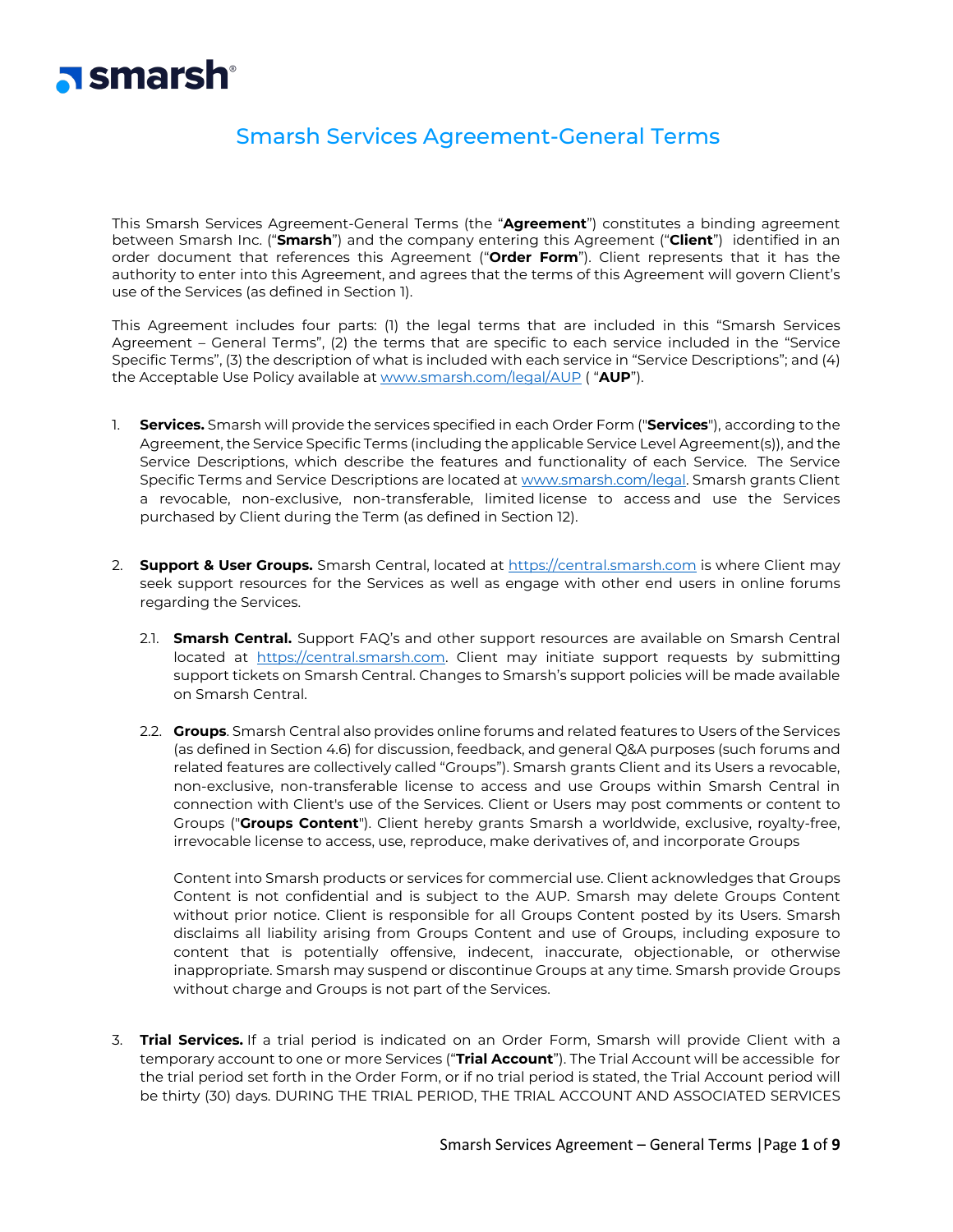

ARE PROVIDED "AS IS" AND "AS AVAILABLE" AND WITHOUT REPRESENTATION OR WARRANTY OF ANY KIND.

# 4. **Client Obligations.**

- 4.1. As used in this Agreement, the term **"Client Data**" means: (a) the data that the Services capture or archive from Client's systems or from Client's Third Party Services (as defined in Section 5), or (b) Client's historical data provided by or on behalf of Client for ingestion by the Services. Client hereby grants Smarsh a limited, non-exclusive license to access, copy, transmit, download, display, and reproduce Client Data as necessary to provide, support, and improve the Services, as directed by Client, or as otherwise authorized hereunder. Data generated by the Services regarding Client's use of the Services is usage data and is not and does not contain Client Data.
- 4.2. Because Smarsh will not have access to Client's systems or Third Party Services, it is Client's sole responsibility to monitor the Services, Client's systems and Third Party Services to ensure that Client Data is being captured accurately. Client will notify Smarsh of any delivery failures or outages of Client's systems that could affect the transmission of Client Data..
- 4.3. It is Client's responsibility to encrypt (i) data sent to the Services from Client's systems and (ii) historical data sent to Smarsh for ingestion. Smarsh will have no responsibility or liability for any data that Client transmits to Smarsh in an unencrypted format. Smarsh is not responsible or liable for any update, upgrade, patch, maintenance or other change to Client's systems or Third Party Services that affects the transmission of Client Data to the Services. It is Client's responsibility to ensure that the Services are configured to capture Client Data from all relevant end-user accounts or devices or web domains, as applicable.
- 4.4. Client is solely responsible for the content of Client Data. Client represents and warrants that (a) Client Data will not (i) infringe any third party right, including third party rights in patent, trademark, copyright, or trade secret, or (ii) constitute a breach of any other right of a third party, including any right that may exist under contract or tort theories; (b) Client will comply with all applicable local, state, national, or foreign laws, rules, regulations, or treaties in connection with Client's use of the Services, including those related to data privacy, data protection, communications, SPAM, or the transmission, recording, or storage of technical data, personal data, or sensitive information; and (c) Client will comply with the AUP. Smarsh may update the AUP from time to time.
- 4.5. Client is responsible for creating an account within the Services and ensuring that (a) Client's account registration information is complete and accurate; and (b) Client's account credentials are confidential. Client will notify Smarsh immediately of any unauthorized use of Client's account or account credentials, or any other known or suspected breach of the security of Client's account. Client is responsible for the activity that occurs within Client's account and for

the actions or omissions of Client's employees, contractors or agents, whether such person is or was acting within the scope of their employment, engagement, or agency relationship. Client will not permit Smarsh competitors to access the Services.

- 4.6. Client may provide Representatives with access to the Services, may purchase Services on behalf of Representatives, or where Client is required to review Representative communications, Client may use the Services to meet such requirement. A "**Representative**" means any entity (a) that Client controls or that is under common control with Client; or (b) on behalf of which Client has a regulatory requirement to archive or review communications data. Representatives' use of the Services is subject to the terms of this Agreement. Client is responsible for the actions or omissions of each Representative whether such person is or was acting within the scope of their employment, engagement, or agency relationship.
- 4.7. Client may designate user roles with different levels of access for use or support of the Services. An "**Authorized User**" is the administrative user(s) with the highest level of access and is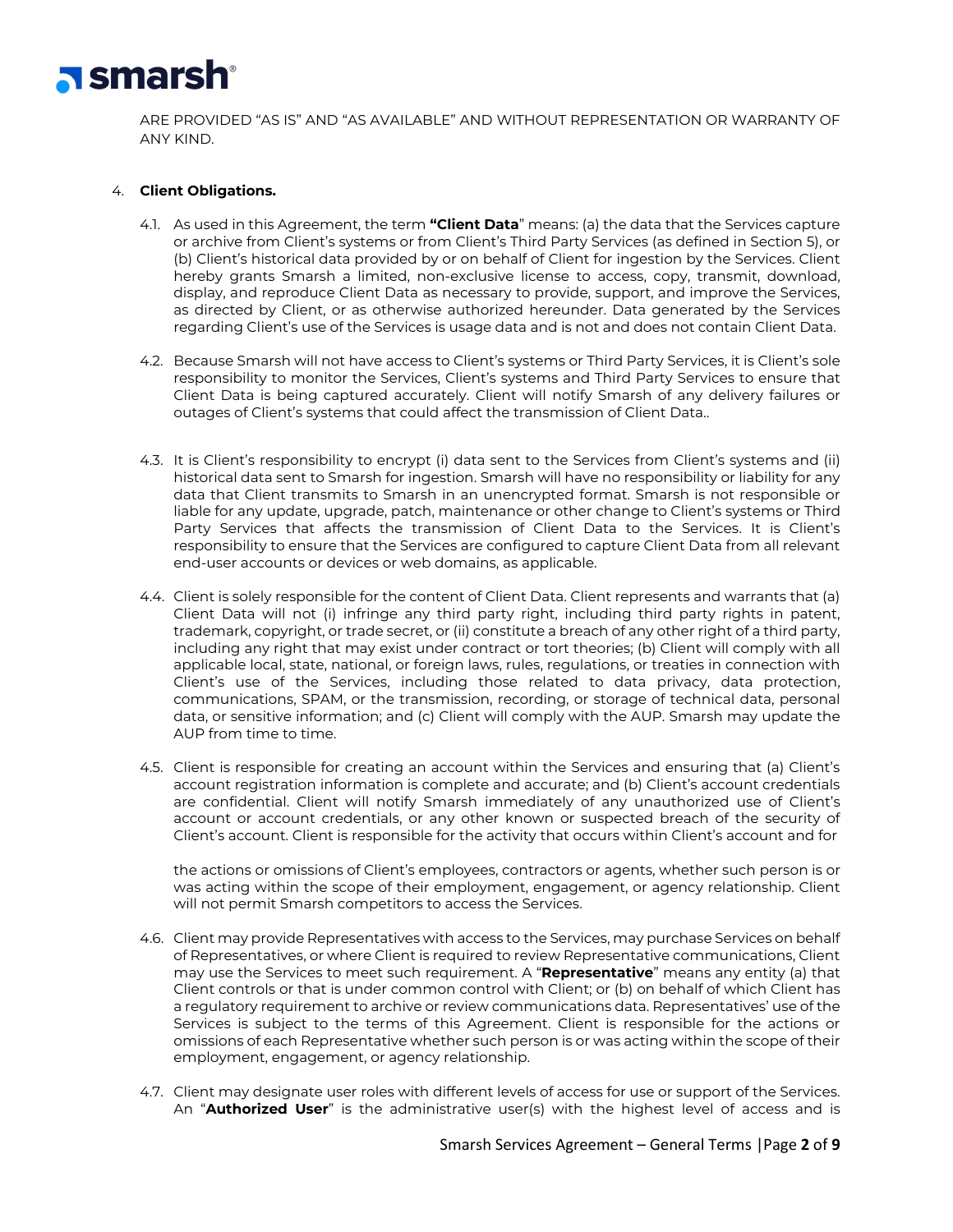

responsible for managing the Services for Client. Only Authorized Users may appoint other Authorized Users, request or agree to changes to the Services, add or remove users, make billing inquiries, contact support, or take other, similar actions. A "**User"** is any individual who is granted login credentials to the Services. Users may not share account log in credentials.

5. **Third Party Providers.** The Services receive Client Data from third party sources and are dependent on the third party's services, software, applications, platforms (such as third party social media, business networking platforms systems, telecommunications carriers, or other messaging or communication services or APIs) ("**Third Party Services**"). Third Party Services are not offered, controlled, or provided by Smarsh. A Third-Party Service may make changes to its service, or components thereof, or suspend or discontinue a service without notice to Smarsh. In addition, the availability of the Third-Party Service may depend on Client's compliance with the Third-Party Service terms. The Third-Party Service will have access to Client's data and will provide Client's data to Smarsh. Smarsh does not control and is not responsible or liable for how the Third-Party Service transmits, accesses, processes, stores, uses, or provides data to Smarsh. Smarsh expressly disclaims all liability related to or arising from any Third-Party Service, including Client's use thereof, or liability related to or arising from any updates, modifications, outages, delivery failures, corruption of data, loss of data, discontinuance of services, or termination of Client's account by the Third-Party Service. Client is solely responsible for ensuring Client complies with all Third-Party Service terms and conditions. Client acknowledges that certain Third-Party Services do not represent that they are suitable for sensitive communications and do not encrypt messages sent over such Third-Party Services networks, including social media providers, telecommunication carriers and certain messaging platforms. Client agrees that if Client transmits sensitive health or financial information via these unsecure Third Party Services networks, Client assumes all risk associated with such transmission and is responsible for any damages or losses incurred with respect to transmitting such sensitive data over such networks and to Smarsh. Such transmission may also be a breach of the AUP.

## 6. **Term & Termination.**

- 6.1. **Term.** The Agreement will begin on the Effective Date and will remain in effect for the term specified in the Order Form or, if no term is specified, 12 months ("**Initial Term**"). The Initial Term will renew automatically for additional, successive 12-month terms (each a "**Renewal Term**"), unless Smarsh or Client provides the other party with written notice of non-renewal at least 60 days prior to the end of the Initial Term or the applicable Renewal Term, or either party terminates in accordance with section 6.2 or 6.3 below. The Initial Term plus any Renewal Term are, collectively, the "**Term**." Any Order Form executed after the Effective Date will co-terminate with Client's then-current Term.
- 6.2. **Termination for Breach.** Either party may terminate this Agreement if the other party materially breaches its obligations under this Agreement and such breach remains uncured for

a period of 30 days following the non-breaching party's written notice thereof. Smarsh may suspend Client's access to the Services in the event of a breach of this Agreement and will not be liable for any damages resulting from such suspension.

- 6.3. **Termination for Bankruptcy.** This Agreement will terminate immediately, upon written notice, where (a) either party is declared insolvent or adjudged bankrupt by a court of competent jurisdiction; or (b) a petition for bankruptcy or reorganization or an arrangement with creditors is filed by or against that party and is not dismissed within 60 days.
- 6.4. **Effect of Termination.** Upon any termination or expiration of the Agreement: (a) all rights and licenses to the Services granted to Client by Smarsh will immediately terminate; (b) Client will pay any Fees due and payable up to the date of termination, except in the case of Smarsh's termination for Client's breach, and in such case, Client will pay the Fees owing for the remainder of the then-current Term; and (c) upon request, each party will return to the other or delete the Confidential Information of the other party; provided that if Client requests Smarsh to return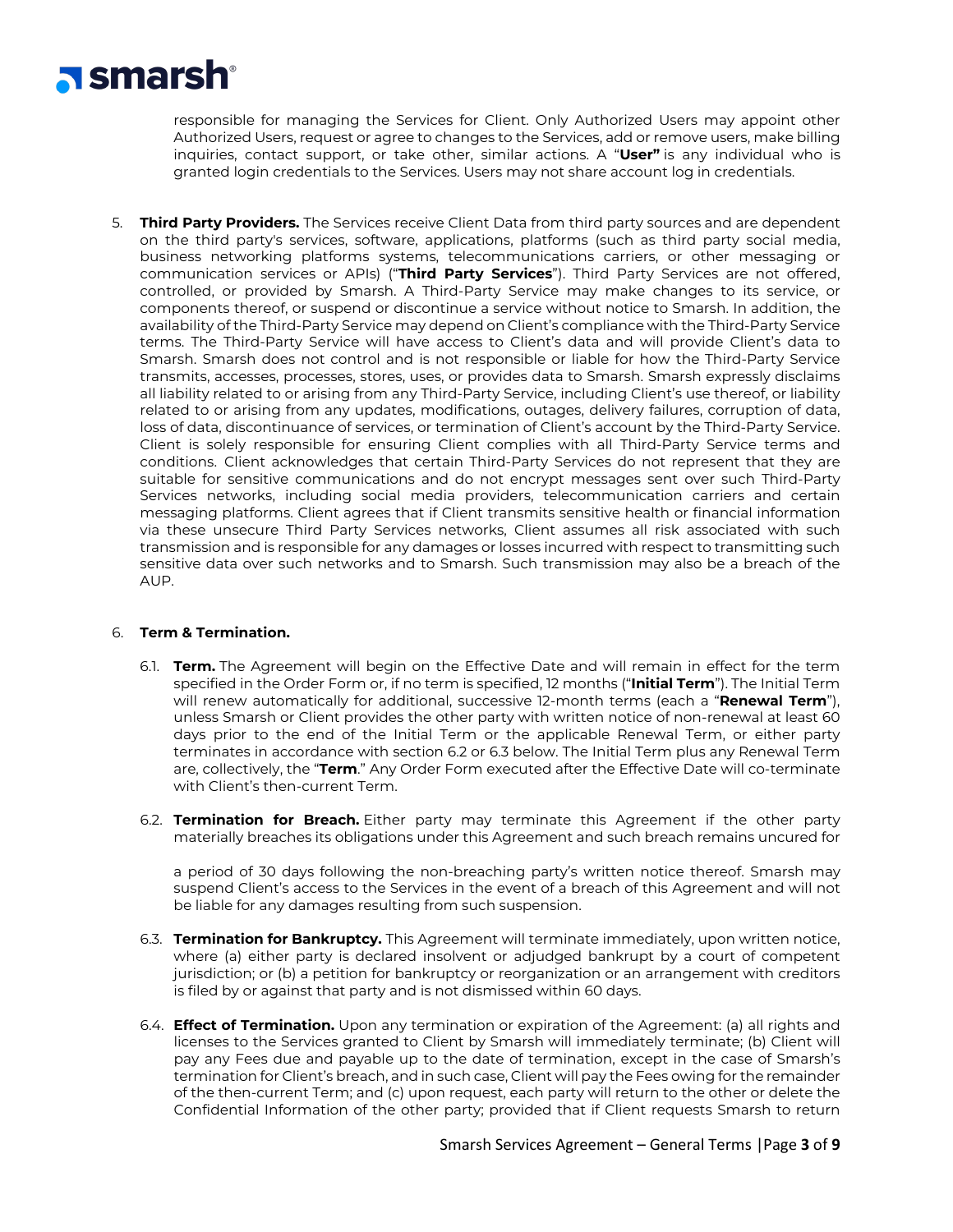# **Nismarsh**<sup>®</sup>

Client Data from within Client's Professional Archive (defined in Professional Archive Service Specific Terms) instance, Client may (i) sign a separate Order Form for such Professional Services and will pay Smarsh's then-current data extraction and exportation fees plus any hardware costs as specified in such Order Form or (ii) sign a separate access-only agreement to maintain access to the Professional Archive with the ability to complete self-service exports.

- 7. **Fees & Payment**. Client will pay the fees for the Services as set forth in the Order Form ("**Fees**"). Upon execution of the Order Form, Smarsh will invoice Client for the Fees for the recurring Services. . Onetime Fees and Fees for professional services will be invoiced per the terms of the Order Form, or the applicable statement of work. Fees for a Renewal Term will be invoiced upon renewal. Client will pay Fees within thirty (30) days of the date of the invoice. If Client disputes any Fees, Client must notify Smarsh within 120 days of the date of invoice. Invoices not disputed within 120 days from the date of invoice will be deemed accepted by Client. Smarsh may charge a late fee of 1.5% per month on any Fees not paid when due. Smarsh may suspend Client's access to the Services in the event Client fails to pay the Fees when due. Smarsh will increase Fees upon each Renewal Term, provided that any such increase will not exceed five percent (5%) of the then current Fees. Smarsh will provide ninety (90) days' prior written notice of any such increase in Fees*.*
- 8. **Minimum Commitment & Invoice of Overages**. Client agrees that the recurring Fees are Client's minimum purchase commitment during the Initial Term and, upon renewal, each Renewal Term. The minimum commitment is the total sum of the recurring Fees set forth in the applicable Order Form. For Fees invoiced based on usage, (a) if Client's usage exceeds the minimum commitment specified in the Order Form, Smarsh will invoice, and Client will pay the additional Fees due for such usage at the rate specified in the Order Form; and (b) if Client's usage during a month is less than Client's minimum purchase commitment, Smarsh will invoice Client for the minimum purchase commitment. Client understands that even if Client terminates prior to the end of the Term or any Renewal Term, such minimum commitment shall be due to Smarsh.
- 9. **Taxes.** All Fees payable by Client under this Agreement are exclusive of taxes and similar assessments. Client is responsible for all sales, service, use and excise taxes, utility user's fees, VAT, 911 taxes, or universal service fund fees or taxes, taxes assessed on the use of software or any other similar taxes, duties and charges of any kind imposed by any federal, state or local governmental or regulatory authority on any amounts payable hereunder, other than any taxes imposed on Smarsh's income.

# 10. **Confidentiality.**

- 10.1. "**Confidential Information**" means (a) the non-public information of either party, including but not limited to information relating to either party's product plans, present or future developments, customers, designs, costs, prices, finances, marketing plans, business opportunities, software, software manuals, personnel, research, development or know-how; (b) any information designated by either party as "confidential" or "proprietary" or which, under the circumstances taken as a whole, would reasonably be deemed to be confidential; (c) the terms of this Agreement; or (d) Client Data. "Confidential Information" does not include information that: (i) is in, or enters, the public domain without breach of this Agreement; (ii) the receiving party lawfully receives from a third party without restriction on disclosure and without breach of a nondisclosure obligation; (iii) the receiving party knew prior to receiving such information from the disclosing party, as evidenced the receiving party's records; or (iv) the receiving party develops independently without reference to the Confidential Information.
- 10.2. **Obligations with Respect to Confidential Information***.* Each party agrees: (a) that it will not disclose to any third party, or use for the benefit of any third party, any Confidential Information disclosed to it by the other party except as expressly permitted by this Agreement; and (b) that it will use at least reasonable measures to maintain the confidentiality of Confidential Information of the other party in its possession or control but no less than the measures it uses to protect its own confidential information . Either party may disclose Confidential Information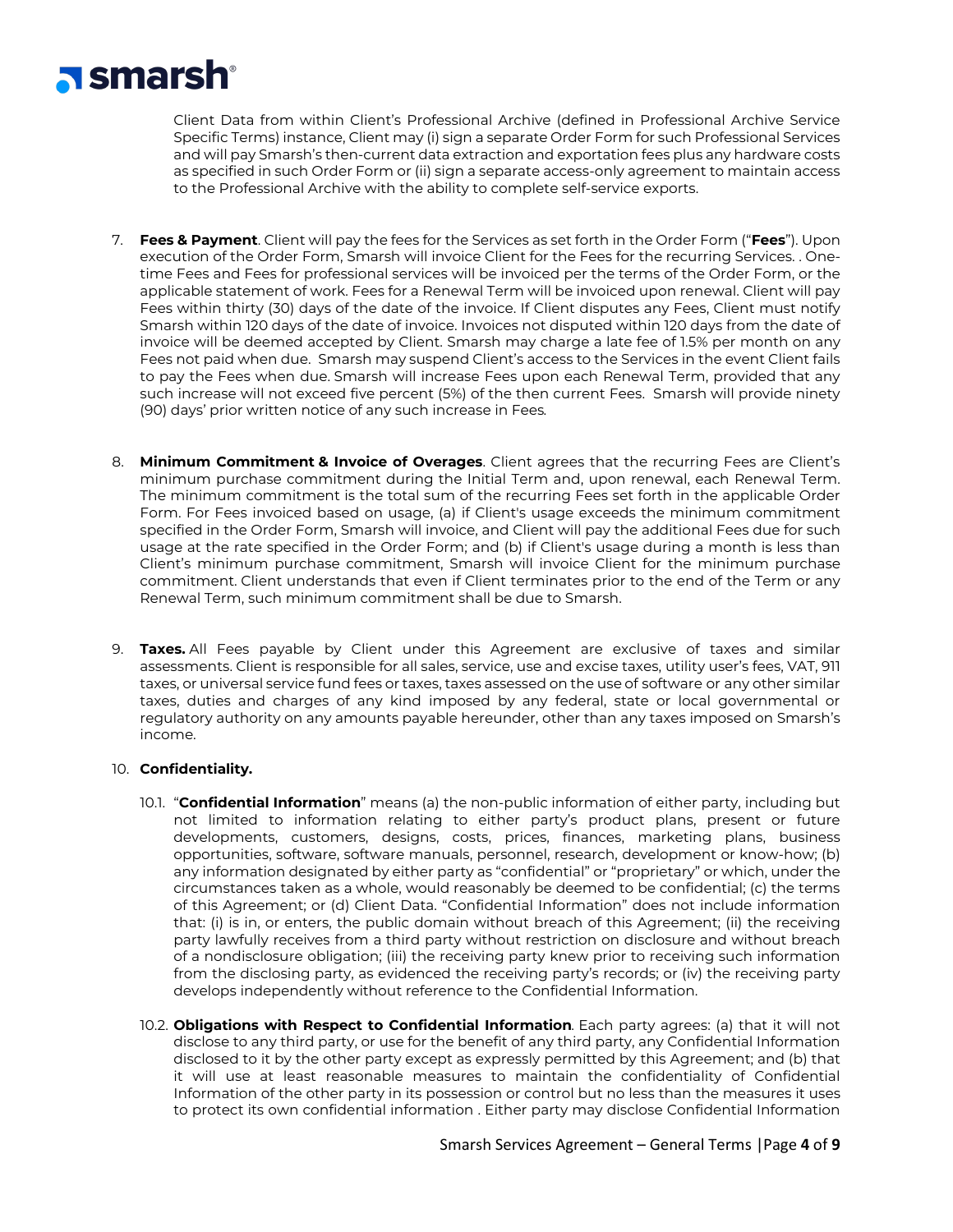

of the other party: (i) pursuant to the order or requirement of a court, administrative or regulatory agency, or other governmental body, provided that the receiving party, if feasible and/or legally permitted to do so, gives reasonable notice to the disclosing party to allow the disclosing party to contest such order or requirement; or (ii) to the parties' agents, representatives, subcontractors or service providers who have a need to know such information provided that such party shall be under obligations of confidentiality at least as restrictive as those contained in this Agreement. Each party will promptly notify the other party in writing upon becoming aware of any unauthorized use or disclosure of the other party's Confidential Information.

- 10.3. **Remedies.** Each party acknowledges and agrees that a breach of the obligations of this Section 10 by the other party may result in irreparable injury to the disclosing party for which there may be no adequate remedy at law, and the disclosing party will be entitled to seek equitable relief, including injunction and specific performance, in the event of any breach or threatened breach or intended breach by the recipient of Confidential Information.
- 11. **Intellectual Property.** As between Smarsh and Client, all right, title and interest in and to the Services, the information technology infrastructure including the software, hardware, databases, electronic systems, networks, and all applications, APIs or Client-Side Software (as defined in the Service Specific Terms) required to deliver the Services, or made available or accessible to Client by Smarsh, including all documentation regarding the use or operation of the Services (collectively **"Intellectual Property**") are the sole and exclusive property of Smarsh. Except as expressly stated herein, nothing in this Agreement will serve to transfer to Client any right in or to the Intellectual Property. Smarsh retains all right, title and interest in and to Intellectual Property. As between Smarsh and Client, Client Data is the sole and exclusive property of Client and other than the limited license to Client Data granted hereunder, nothing in this Agreement will serve to transfer to Smarsh any intellectual property rights in Client Data.

#### 12. **Smarsh Representations and Warranties; Warranty Disclaimer.**

- 12.1. **Performance Warranty**. Smarsh represents and warrants that it will provide the Services in accordance with generally accepted industry standards.
- 12.2. **Authority.** Smarsh represents and warrants that it has the right and authority to enter into this Agreement and that the performance of its obligations under this Agreement will not breach, or conflict with, any other agreement to which Smarsh is a party.
- 12.3. **Compliance with Laws**. Smarsh represents and warrants that it will comply with the laws and regulations applicable to Smarsh in its performance of the Services.
- 12.4. **Warranty Disclaimer; No Guarantee.** EXCEPT AS SET FORTH ABOVE, SMARSH MAKES NO REPRESENTATION OR WARRANTY OF ANY KIND IN CONNECTION WITH THE SERVICES, PROFESSIONAL SERVICES OR SOFTWARE, INCLUDING, WITHOUT LIMITATION, ANY INFORMATION OR MATERIALS PROVIDED OR MADE AVAILABLE BY SMARSH. SMARSH HEREBY DISCLAIMS ANY AND ALL OTHER REPRESENTATIONS AND WARRANTIES, WHETHER EXPRESS OR IMPLIED, INCLUDING THE IMPLIED WARRANTIES OF MERCHANTABILITY, FITNESS FOR A PARTICULAR PURPOSE, AND NON-INFRINGEMENT. SMARSH DOES NOT REPRESENT OR WARRANT THAT THE SERVICES OR SOFTWARE WILL BE AVAILABLE OR ERROR-FREE. SMARSH WILL NOT BE LIABLE FOR DELAYS, INTERRUPTIONS, SERVICE FAILURES OR OTHER PROBLEMS INHERENT IN THE USE OF THE INTERNET, ELECTRONIC COMMUNICATIONS, OR OTHER SYSTEMS OUTSIDE THE REASONABLE CONTROL OF SMARSH. SMARSH DOES NOT GUARANTEE THAT USE OF THE SERVICES BY CLIENT OR THE ADVICE, CONSULTING OR PROFESSIONAL SERVICES PROVIDED TO CLIENT WILL ENSURE CLIENT'S LEGAL COMPLIANCE WITH ANY FEDERAL, STATE, OR INTERNATIONAL STATUTE, LAW, RULE, REGULATION, OR DIRECTIVE. THE SOFTWARE IS NOT DESIGNED OR INTENDED FOR USE IN HAZARDOUS ENVIRONMENTS REQUIRING FAIL-SAFE PERFORMANCE, INCLUDING BUT NOT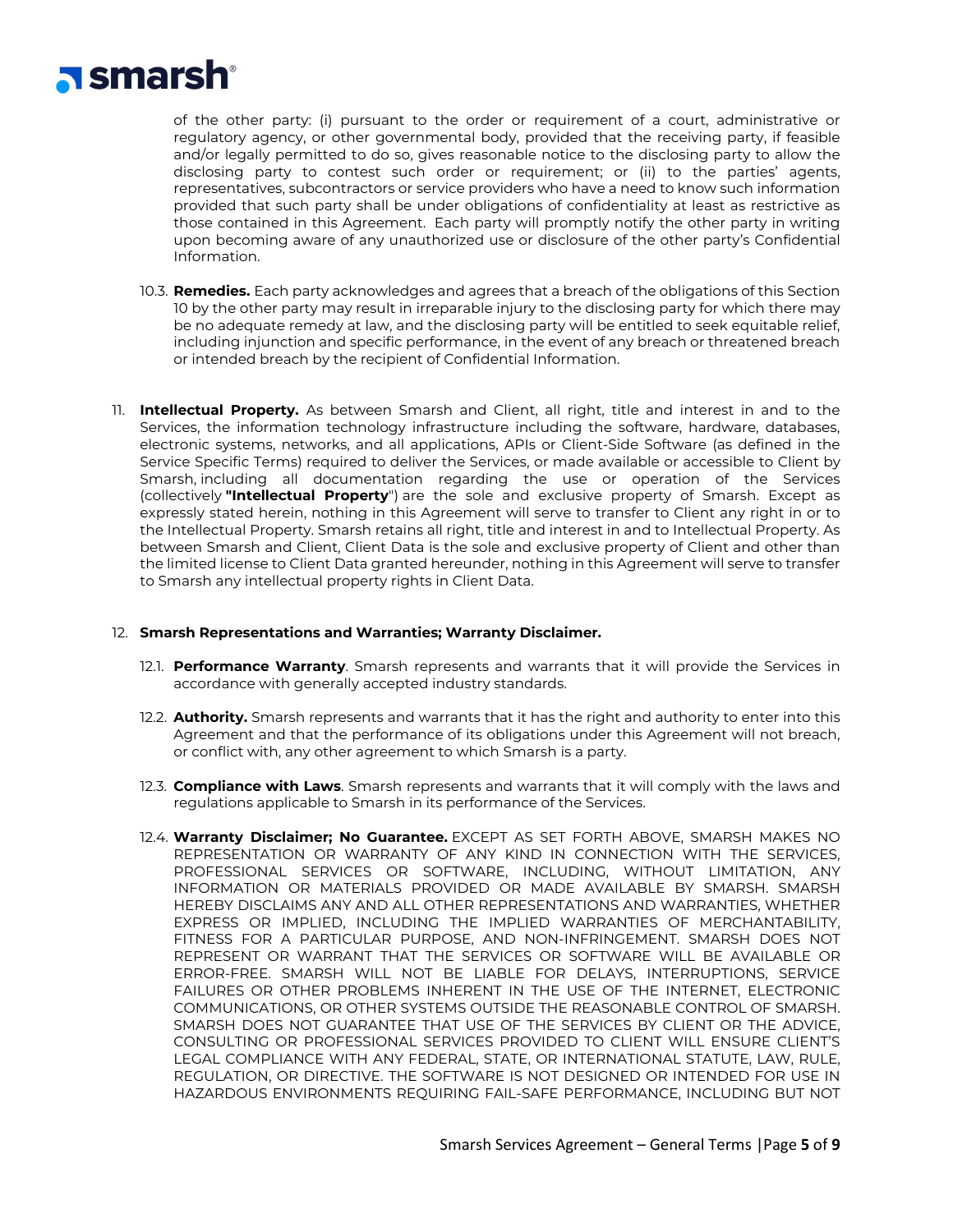

LIMITED TO ANY APPLICATION IN WHICH THE FAILURE OF THE SOFTWARE COULD LEAD DIRECTLY TO DEATH, PERSONAL INJURY, OR SEVERE PHYSICAL OR PROPERTY DAMAGE.

# 13. **Indemnification.**

- 13.1. **Client Indemnification.** Client will defend, indemnify and hold harmless Smarsh, its officers, directors, employees and agents, from and against all claims, losses, damages, liabilities and expenses (including fines, penalties, and reasonable attorneys' fees), arising from or related to the content of Client Data and Client's breach of the Service Specific Terms or Sections 4.2, 4.3, 4.4, 4.5, or 15.1 of this Agreement. Smarsh will (a) provide Client with prompt written notice upon becoming aware of any such claim; except that Client will not be relieved of its obligation for indemnification if Smarsh fails to provide such notice unless Client is actually prejudiced in defending a claim due to Smarsh's failure to provide notice in accordance with this Section 13.1(a); (b) allow Client sole and exclusive control over the defense and settlement of any such claim; and (c) if requested by Client, and at Client's expense, reasonably cooperate with the defense of such claim.
- 13.2. **Smarsh Indemnification.** Smarsh will defend, indemnify and hold Client harmless from thirdparty claims arising from a claim that the Services infringe any United States patent, trademark or copyright; provided that, Client shall (a) provide Smarsh with prompt written notice upon becoming aware of any such claim; (b) allow Smarsh sole and exclusive control over the defense and settlement of any such claim; and (c) reasonably cooperate with Smarsh in the defense of such claim. Notwithstanding the foregoing, Smarsh will not be liable for any claim that relates to or arises from: (i) custom functionality provided to Client based on Client's specific requirements; (ii) any modification of the Services by Client or any third party; (iii) the combination of the Services with any technology or other services, software, or technology not provided by Smarsh; or (iv) Client's failure to use updated or modified versions of the Services made available by Smarsh. Except as expressly provided in Section 14.1.3, the indemnification obligation contained in this Section 13.2 is Client's sole remedy, and Smarsh's sole obligation, with respect to claims of infringement.

# 14. **Remedies and Limitation of Liability**.

#### 14.1. **Remedies.**

- 14.1.1. In the event of a breach of any warranty under Section 12 Smarsh will use commercially reasonable efforts to provide Client with an error correction or work-around that corrects the reported non-conformity. The foregoing remedy is Client's sole and exclusive remedy for a breach of Section 12.
- 14.1.2. In the event of a breach of the applicable Service Level Agreement, Smarsh will provide Client with the credit stated in the Service Level Agreement. The foregoing remedy is Client's sole and exclusive remedy for a breach of the applicable Service Level Agreement.
- 14.1.3. If the Services are subject to a claim of infringement under Section 13.2, Smarsh may, in its sole discretion, either (a) procure for Client the right to continue to use the Services; (b) modify the Services such that they are non-infringing; or (c) if in the reasonable opinion of Smarsh, neither (a) nor (b) is commercially feasible, then Smarsh may, upon thirty (30) days' prior written notice to Client, terminate the applicable Service.

#### 14.2. **Limitation of Liability.**

14.2.1. IN NO EVENT WILL EITHER PARTY BE LIABLE TO THE OTHER, OR TO ANY THIRD PARTY, FOR ANY SPECIAL, INDIRECT, INCIDENTAL, PUNITIVE, EXEMPLARY OR CONSEQUENTIAL DAMAGES (INCLUDING LOSS OF: USE, DATA, BUSINESS, OR PROFITS), ARISING FROM OR IN CONNECTION WITH THE SERVICES OR SOFTWARE (AS DEFINED IN THE SERVICE SPECIFIC TERMS), WHETHER BASED ON BREACH OF CONTRACT, BREACH OF WARRANTY, TORT (INCLUDING NEGLIGENCE), OR OTHERWISE, REGARDLESS OF WHETHER SUCH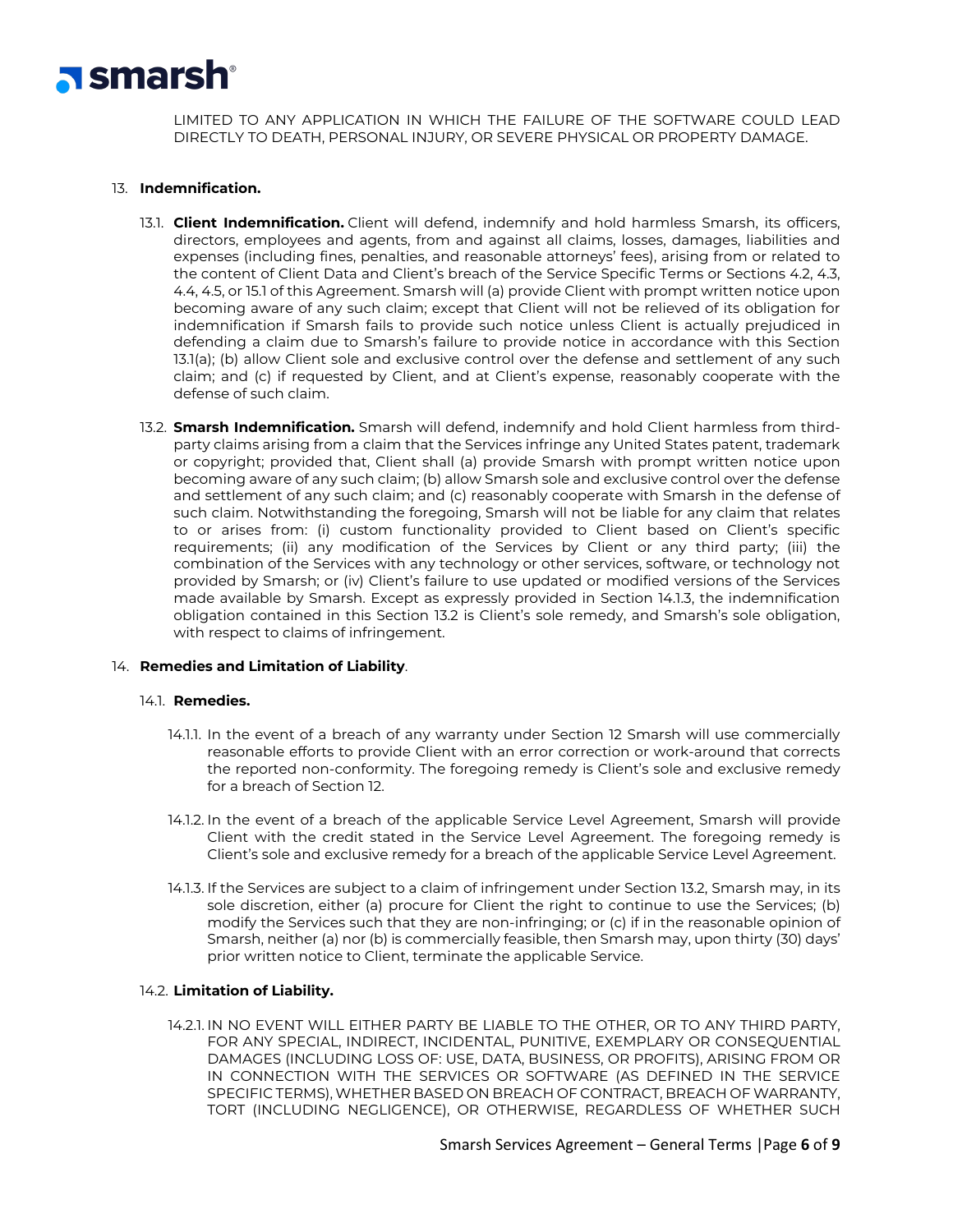

DAMAGES WERE FORESEEABLE OR WHETHER THE PARTY HAD BEEN ADVISED OF THE POSSIBILITY OF SUCH DAMAGES. SMARSH WILL NOT BE LIABLE FOR ANY DAMAGES, WHETHER CONSEQUENTIAL OR OTHERWISE, ARISING FROM OR RELATED TO CLIENT'S NON-COMPLIANCE WITH ANY FEDERAL, STATE, OR INTERNATIONAL STATUTE, LAW, RULE, REGULATION, OR DIRECTIVE.

- 14.2.2.EXCEPT WITH RESPECT TO SECTION 13.1 (CLIENT INDEMNIFICATION), EACH PARTY'S AGGREGATE LIABILITY FOR ALL DAMAGES ARISING FROM OR RELATING TO THIS AGREEMENT, NOTWITHSTANDING THE FORM IN WHICH ANY ACTION IS BROUGHT (E.G., CONTRACT, TORT, OR OTHERWISE), WILL NOT EXCEED THE TOTAL FEES ACTUALLY RECEIVED BY SMARSH FROM CLIENT FOR THE APPLICABLE SERVICES IN THE TWELVE (12) MONTH PERIOD IMMEDIATELY PRECEDING THE DATE OF THE INCIDENT FROM WHICH THE DAMAGES AROSE.
- 14.2.3.THE LIMITATION OF LIABILITY SET FORTH ABOVE IS CUMULATIVE; ALL PAYMENTS MADE FOR ALL CLAIMS AND DAMAGES WILL BE AGGREGATED TO DETERMINE IF THE LIMIT HAS BEEN REACHED.

### 15. **General Terms.**

15.1. **Export Restrictions.** The Services and Software (as defined in the Service Specific Terms), including any software, documentation and any related technical data included with, or contained in, the Services of Software, may be subject to United States export control laws and regulations. Smarsh Public IM policy manager is classified under Export Control Classification Number (ECCN) 5D002.c.1 and has been qualified for export under authority of license exception ENC, in accordance with sections 740.17(d) and 740.17(b)(3) of the U.S. Export Administration Regulations, 15 C.F.R. Part 730 et seq. (the "EAR"). It may not be downloaded or otherwise exported or re-exported into (or to a national or resident of) Crimea- Region of Ukraine, Cuba, Iran, North Korea, Sudan, Syria or any other country to which the United States has embargoed goods; or any organization or company on the United States Commerce Department's "Denied

Parties List." Client will comply with the export laws and regulations of the United States and other applicable jurisdictions when using the Services. Client will not transfer the Software, or any other software or documentation provided by Smarsh (a) to any person on a government promulgated export restriction list; or (b) to any U.S.-embargoed countries. Without limiting the foregoing: (a) Client represents that it and its Authorized Users and any other users of the Services are not named on any United States government list of persons or entities prohibited from receiving exports; (b) Client represents that Client will not use the Software or Services in a manner which is prohibited under United States Government export regulations; (c) Client will comply with all United States anti-boycott laws and regulations; (d) Client will not provide the Software or Service to any third party, or permit any user to access or use the Software or Service, in violation of any United States export embargo, prohibition or restriction; and (e) Client will not, and will not permit any user or third party to, directly or indirectly, export, re-export or release the Software or Services to any jurisdiction or country to which, or any party to whom, the export, re-export or release is prohibited by applicable law, regulation or rule.

- 15.2. **Assignment.** Neither party may assign this Agreement, in whole or in part, without the other party's prior written consent, except that either party may assign this Agreement without the other's consent in the case of a merger, reorganization, acquisition, consolidation, or sale of all, or substantially all, of its assets. Any attempt to assign this Agreement other than as permitted herein will be null and void. This Agreement will inure to the benefit of, and bind, the parties' respective successors and permitted assigns.
- 15.3. **Force Majeure.** A failure of party to perform, or an omission by a party in its performance of, any obligation of this Agreement will not be a breach of this Agreement, nor will it create any liability, if such failure or omission arises from any cause or causes beyond the reasonable control of the parties, including, but not limited to the following (each a "**Force Majeure Event**"): (a) acts of God; (b) acts or omissions of any governmental entity; (c) any rules, regulations or orders issued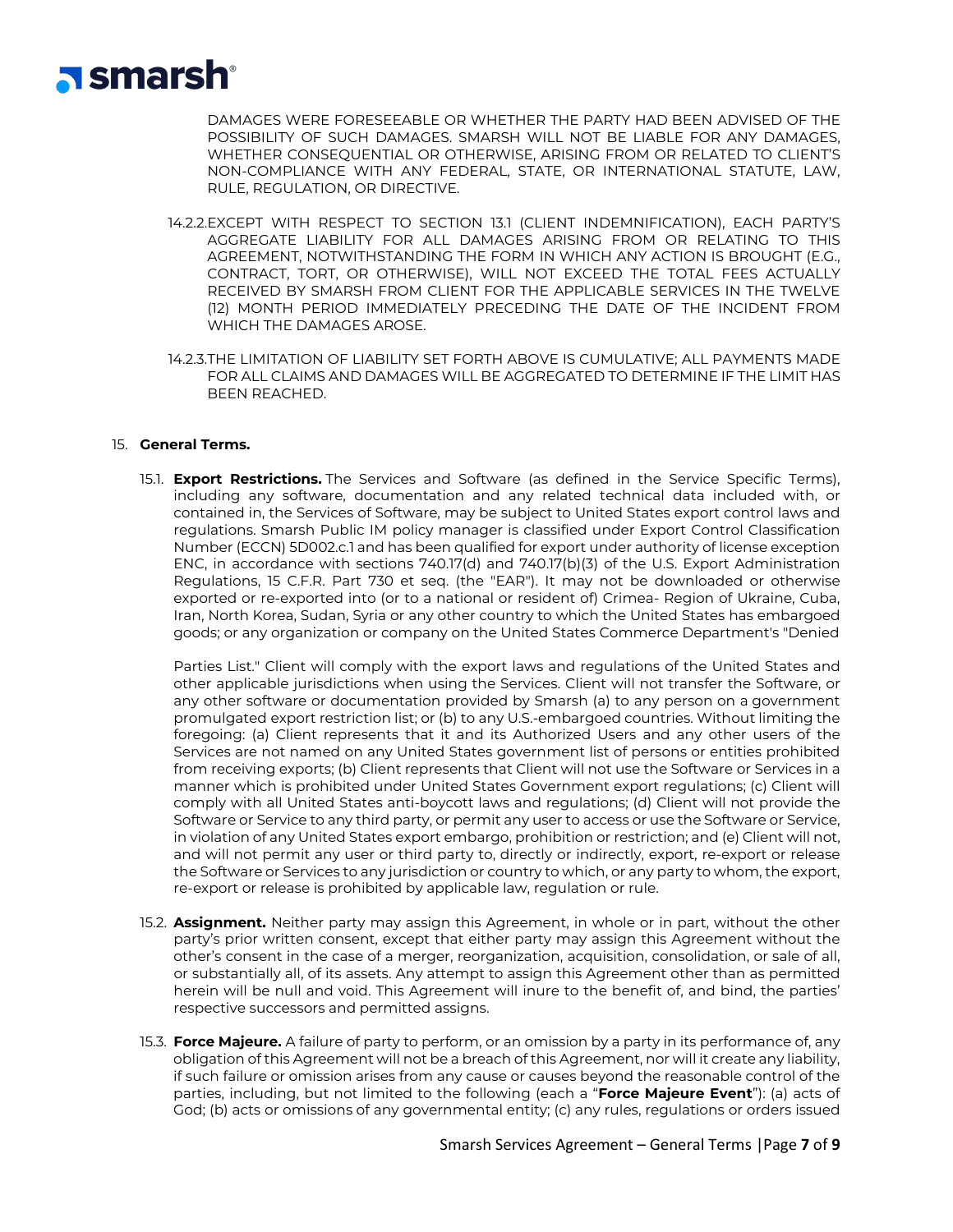

by any governmental authority or any officer, department, agency or instrumentality thereof; (d) fire, storm, flood, earthquake, accident, war, rebellion, insurrection, riot, strikes and lockouts; or (e) utility or telecommunication failures; so long as such party uses reasonable efforts to resume performance after any such Force Majeure Event.

- 15.4. **Governing Law.** This Agreement will be governed by and construed in accordance with the laws of the State of Delaware, without regard to conflict/choice of law principles. Any legal action or proceeding arising under this Agreement will be brought exclusively in the federal or state courts located in Multnomah County, in the State of Oregon, and the parties hereby irrevocably consent to the personal jurisdiction and venue therein.
- 15.5. **Relationship of the Parties.** The parties are independent contractors as to each other, and neither party will have power or authority to assume or create any obligation or responsibility on behalf of the other. This Agreement will not be construed to create or imply any partnership, agency, or joint venture.
- 15.6. **Notices.** Any legal notice under this Agreement will be in writing and delivered by personal delivery, express courier, certified or registered mail, postage prepaid and return receipt requested, or by email. Notices will be deemed to be effective upon personal delivery, one (1) day after deposit with express courier, five (5) business days after deposit in the mail, or when receipt is acknowledged in the case of email to Smarsh. Notices will be sent to Client at the address set forth on the Order Form or such other address as Client may specify. Notices will be sent to Smarsh at the following address: Smarsh Inc., Attention: Legal, 851 SW 6th Ave, Suite 800, Portland, OR 97204, or in the case of email, to [legal@smarsh.com.](mailto:legal@smarsh.com)
- 15.7. **Publicity.** Smarsh may disclose that Client is a customer of Smarsh.
- 15.8. **Severability; Waiver.** If for any reason a court of competent jurisdiction finds any provision or portion of this Agreement to be unenforceable, that provision of the Agreement will be enforced to the maximum extent permissible so as to effect the intent of the parties, and the remainder of this Agreement will continue in full force and effect. Failure of either party to insist on strict

performance of any provision herein will not be deemed a waiver of any rights or remedies that either party will have and will not be deemed a waiver of any subsequent default of the terms and conditions thereof.

- 15.9. **Entire Agreement; Electronic Signatures.** This Agreement is the entire agreement between the parties with respect to its subject matter, and supersedes any prior or contemporaneous agreements, negotiations, and communications, whether written or oral, regarding such subject matter. Smarsh expressly rejects all terms contained in Client's purchase order documents, or in electronic communications between the parties, and such terms form no part of this Agreement. The parties agree that electronic signatures, whether digital or encrypted, or Client's click-through acceptance of this Agreement, give rise to a valid and enforceable agreement.
- 15.10. **Amendments.** Smarsh may amend this Agreement by posting a revised version to [www.smarsh.com/legal](http://www.smarsh.com/legal) . Client accepts the revised version of this Agreement by either (a) execution of an Order Form incorporating the revised version; or (b) continued use of the Services for 30 days following the earliest notice of such revised version provided to an Authorized User at the Services log-in prompt. For the avoidance of doubt, however, (a) such acceptance does not amend the "**Effective Date**" of the Agreement, which remains the date on which Client first executes an Order Form for the Services or Software, and (b) the Term of the Agreement will continue to renew on the anniversary of the Effective Date.